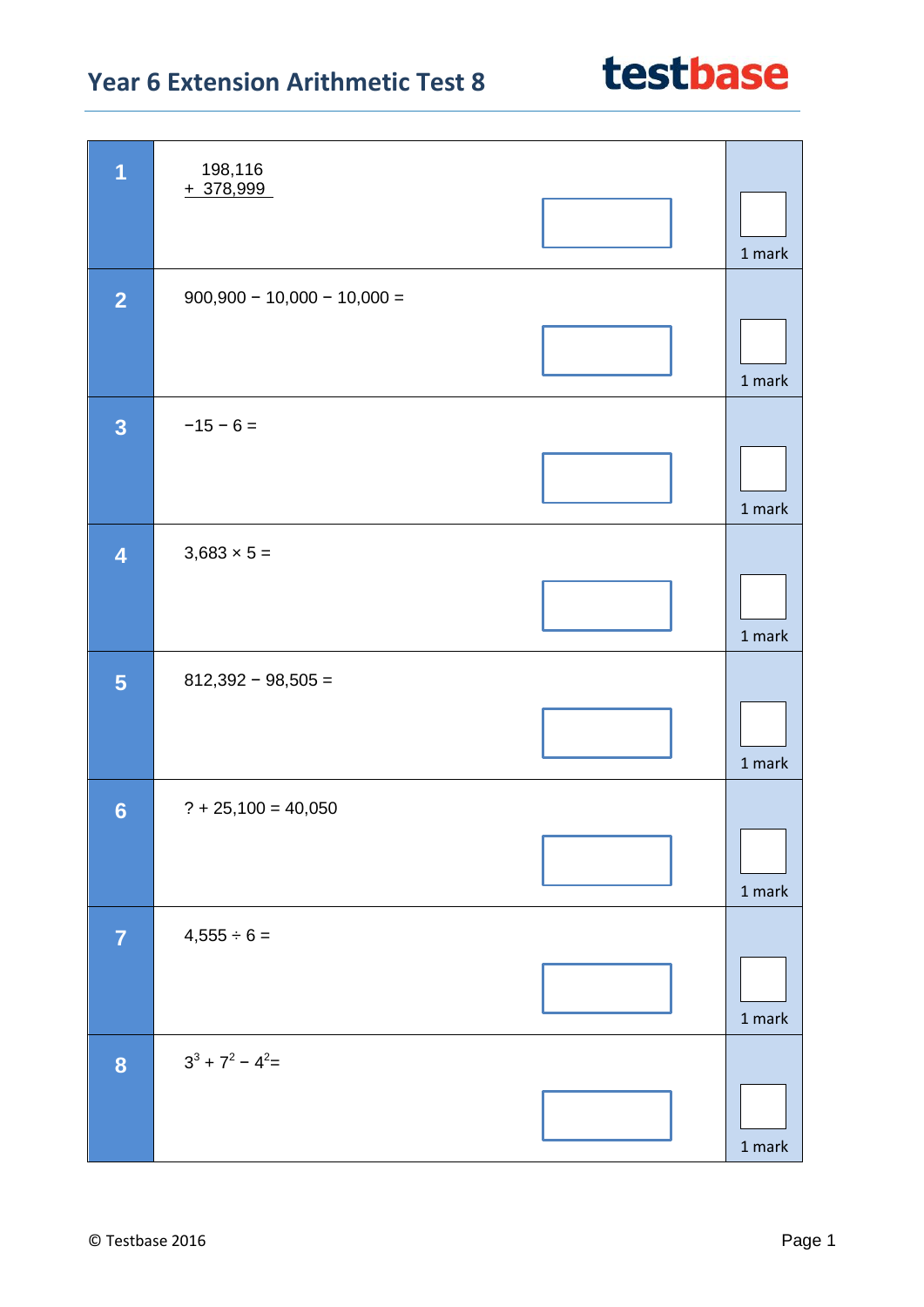| 9    | $0.06 \times 7 =$       |               |
|------|-------------------------|---------------|
|      |                         | 1 mark        |
| 10   | $0.71 = \frac{?}{1000}$ |               |
|      |                         | 1 mark        |
| 11   | $260,000 + 75000 =$     |               |
|      |                         | 1 mark        |
| $12$ | $20,001 - 4 =$          |               |
|      |                         | 1 mark        |
| 13   | $70 \times 800 =$       |               |
|      |                         | 1 mark        |
| 14   | $24,000 \div 30 =$      |               |
|      |                         | $1$ mark $\,$ |
| 15   | $3,200 \div 40 + 400 =$ |               |
|      |                         | $1$ mark      |
| 16   | $28.6 \times 100 =$     |               |
|      |                         | $1$ mark $\,$ |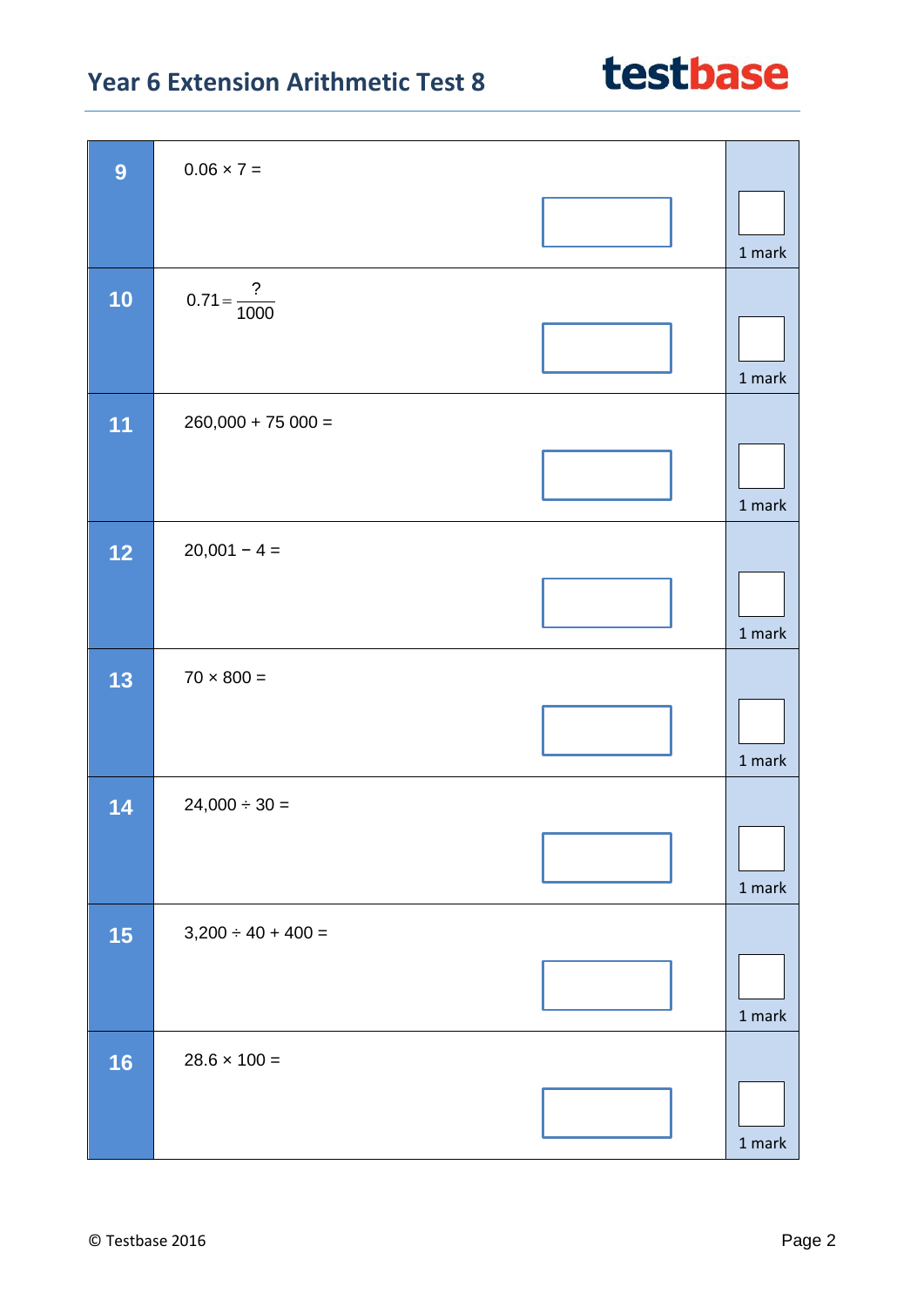| 17        | $20 + 25 \times 40 =$                          |                                   |
|-----------|------------------------------------------------|-----------------------------------|
|           |                                                | 1 mark                            |
| 18        | $\frac{1}{6} \times \frac{1}{3} =$             | 1 mark                            |
| 19        | $8 \times 60 \times 20 =$                      | $1$ mark                          |
| <b>20</b> | $42,000 \div 600 =$                            | 1 mark                            |
| <b>21</b> | $33.1 \div 1000 =$                             | 1 mark                            |
| 22        | 678<br>$\times$ 94                             | 2 marks                           |
| 23        | $36.88 + 4.123 =$                              | 1 mark                            |
| 24        | 9.784<br>$\overline{\phantom{a}3}$<br>$\times$ | $1 \ensuremath{\, \mathrm{mark}}$ |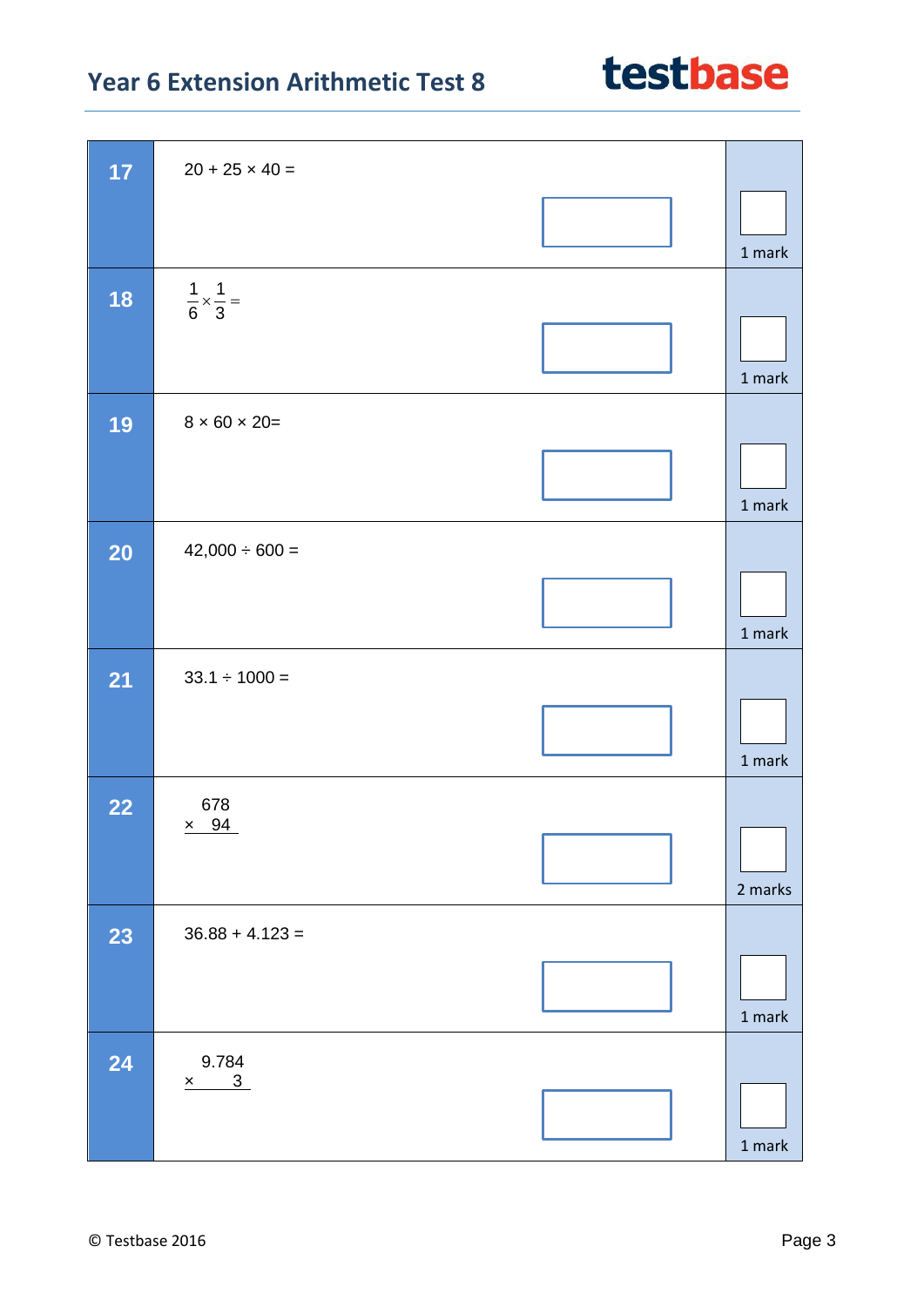

| <b>25</b> | $60 - 48 \div 4 + 6 =$           |                                   |
|-----------|----------------------------------|-----------------------------------|
|           |                                  | 1 mark                            |
| <b>26</b> | $782.4 - 3.735 =$                |                                   |
|           |                                  | 1 mark                            |
| <b>27</b> | $0.625 = ?%$                     |                                   |
|           |                                  | 1 mark                            |
| <b>28</b> | $35\%$ of $98 =$                 |                                   |
|           |                                  | 1 mark                            |
| 29        | 1609                             |                                   |
|           | $\times$ 78                      | 2 marks                           |
| 30        | $\frac{19}{20}$<br>$\frac{4}{5}$ |                                   |
|           |                                  | $1$ mark                          |
| 31        | $\frac{1}{6} \div 2 =$           |                                   |
|           |                                  | $1$ mark                          |
| 32        | $\frac{4}{5} \times 7 =$         |                                   |
|           |                                  | $1 \ensuremath{\, \mathrm{mark}}$ |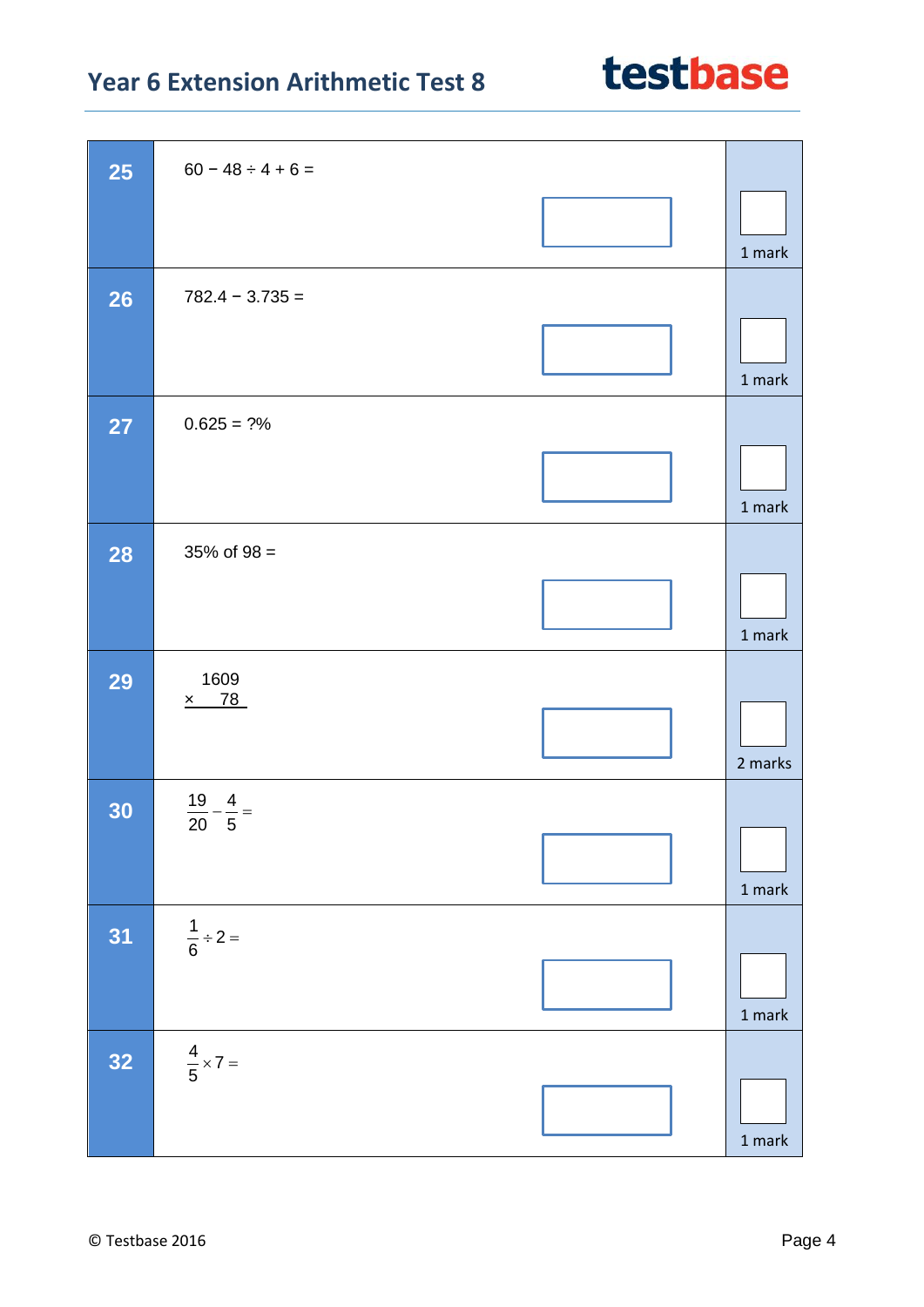| 33 | $87.6 \div 6 =$                |          |
|----|--------------------------------|----------|
|    |                                | 1 mark   |
| 34 | $1\frac{6}{7} \times 5 =$      |          |
|    |                                | 1 mark   |
| 35 | $rac{2}{5} + \frac{11}{12} =$  |          |
|    |                                | $1$ mark |
| 36 | $19\overline{\smash{)}2248}$ = |          |
|    |                                | 2 marks  |
| 37 | $2\frac{2}{9}+3\frac{5}{8}=$   |          |
|    |                                | $1$ mark |

Т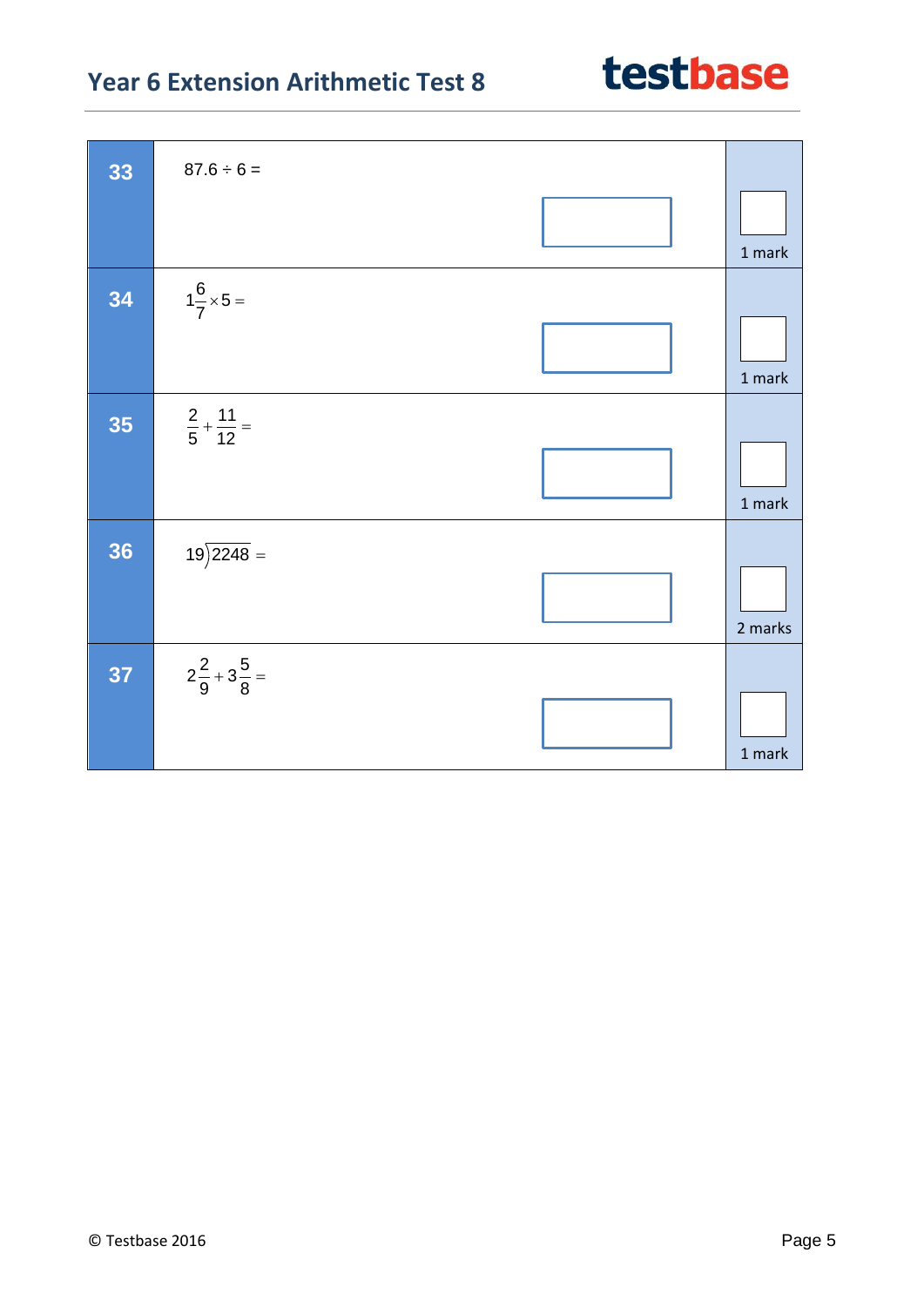# testbase

#### **Mark scheme**

| 1.  | 577,115                 | $[1]$ | 22. | For 2 marks: 63,732                                                       | $[2]$ |
|-----|-------------------------|-------|-----|---------------------------------------------------------------------------|-------|
| 2.  | 880,900                 | [1]   |     | For 1 mark:<br>678                                                        |       |
| 3.  | $-21$                   | $[1]$ |     | $\times$ 94<br>2712                                                       |       |
| 4.  | 18,415                  | $[1]$ |     | 61020<br>63732                                                            |       |
| 5.  | 713,887                 | [1]   |     | An error in one row, then added<br>correctly, or an error in the addition |       |
| 6.  | 14,950                  | $[1]$ | 23. | 41.003                                                                    | $[1]$ |
| 7.  | 759 rem 1 or equivalent | [1]   | 24. | 29.352                                                                    | $[1]$ |
|     | e.g. $759\frac{1}{6}$   |       | 25. | 54                                                                        | $[1]$ |
| 8.  | 60                      | $[1]$ | 26. | 778.665                                                                   | $[1]$ |
| 9.  | 0.42                    | $[1]$ | 27. | 62.5%                                                                     | $[1]$ |
| 10. | 710<br>1000             | $[1]$ | 28. | 34.3                                                                      | $[1]$ |
| 11. | 335,000                 | $[1]$ | 29. | For 2 marks: 125,502                                                      | $[2]$ |
| 12. | 19,997                  | $[1]$ |     | For 1 mark:<br>1609                                                       |       |
| 13. | 56,000                  | $[1]$ |     | $\times$ 78<br>12872                                                      |       |
| 14. | 800                     | $[1]$ |     | 112630<br>125502                                                          |       |
| 15. | 480                     | $[1]$ |     | An error in one row, then added<br>correctly, or an error in the addition |       |
| 16. | 2,860                   | $[1]$ |     | <b>30.</b> $\frac{3}{20}$ or equivalent                                   | $[1]$ |
| 17. | 1,020                   | $[1]$ |     |                                                                           |       |
| 18. | $\frac{1}{18}$          | $[1]$ |     | 31. $\frac{1}{12}$ or equivalent                                          | $[1]$ |
| 19. | 9,600                   | $[1]$ |     | 32. $5\frac{3}{5}$ or equivalent                                          | $[1]$ |
| 20. | 70                      | $[1]$ |     | e.g. $\frac{28}{5}$                                                       |       |
| 21. | 0.0331                  | $[1]$ |     |                                                                           |       |